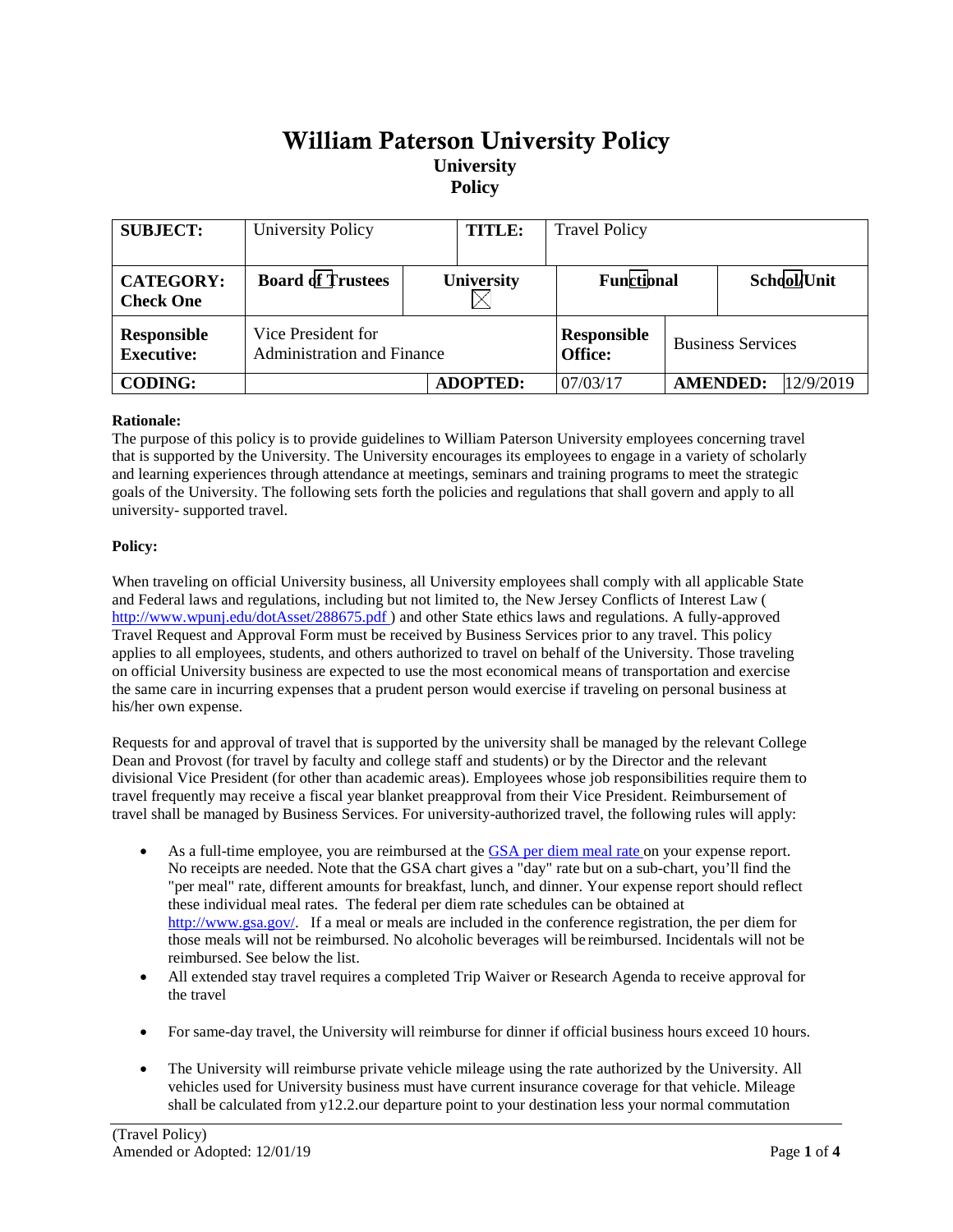miles to the University. Current reimbursement rates are posted o[n https://webapps.wpunj.edu/emps.](https://webapps.wpunj.edu/emps) Click on Finance icon, and then click on Travel RequestMenu.

- The University will reimburse hotel accommodations only for single rooms in standard/first-class hotels (upgrades are not authorized). The University will not reimburse hotel rooms for overnight stays in New York City.
- For one-day conferences, workshops or seminars in locations not involving air or rail travel, reimbursement for lodging shall be allowed if travel to the conference is 100 or more miles one way, and/or if the conference begins prior to 9:00 a.m. or ends after 9:00 PM and the individual would have to travel from home or return home at an unreasonable time to arrive at the location. Under these circumstances, reimbursement shall be allowed in accordance with the guidelines set forth in this policy.
- The University reimburses all university employees for travel requiring overnight stays to professional meetings only when the individual is giving a presentation, is a moderator or a commentator, is in some other way formally involved with presentations at the professional meetings, is recruiting, is accompanying students to conferences and/or competitions, is required to maintain a professional license or is obtaining knowledge required as part of meeting their job responsibilities. Staff are authorized to attend one overnight professional development event every 18 months unless for the reasons noted above. Same day conferences and meetings are excluded from this timelimitation.
- If a scheduled trip is canceled, it is the traveler's responsibility to cancel the hotel room. Expenses for hotel cancellations shall only be reimbursed if the reason for the cancellation was beyond the traveler's control. To receive reimbursement the incident must be documented and approved by the respective Dean and Provost or Director and relevant divisional Vice President.
- When lodging with other conference attendees, reimbursement shall be limited to the employee's share of the cost.
- Reservations using Airbnb, or similar housing, must show the number of individuals staying at the location on the contract which is to be submitted with the Travel Expense Voucher.
- If a traveler decides to lodge in a private residence with family or friends while traveling on business, no reimbursement shall be made to the traveler for lodgingcosts.
- For air/train travel, the University will reimburse only economy-class airfare (upgrades are only allowed if the non-stop air travel time exceeds 10 hours) or Amtrak coach-class fare. If the traveler chooses to drive to a conference site where air or train travel is readily available, reimbursement will be the lesser of mileage and parking or airfare/ train fare and shuttleservice. Travelers using approved P-Card for air and train must provide the boarding pass when submitting for reimbursement.
- The University will reimburse only long term/economy parking costs at the meeting location, departure airport or train station. All other parking receipts will be reimbursed at the long term/economy rate.
- The University will reimburse travel to and from airports for regularly-scheduled travel using shuttle services, taxi, or car services such as Uber, Lyft, whichever service is **least costly**.
- The University will reimburse for rental cars only under extenuating circumstances, and/or unless emergency situations prevail. Preapproval for rental cars requires an approved cost analysis form, with the Dean's and Provost's or Director's and relevant divisional Vice President 's approval indicated on the form, and it **MUST** be attached to the Travel Request and Approval Form. It is encouraged that travelers use their own vehicle insurance when renting a car. If the traveler does not have current vehicle insurance or chooses not to use their vehicle insurance, they must accept the rental car insurance which is not reimbursable.
- The University can prepay some travel expenses for students, and ONLY registration fees for faculty and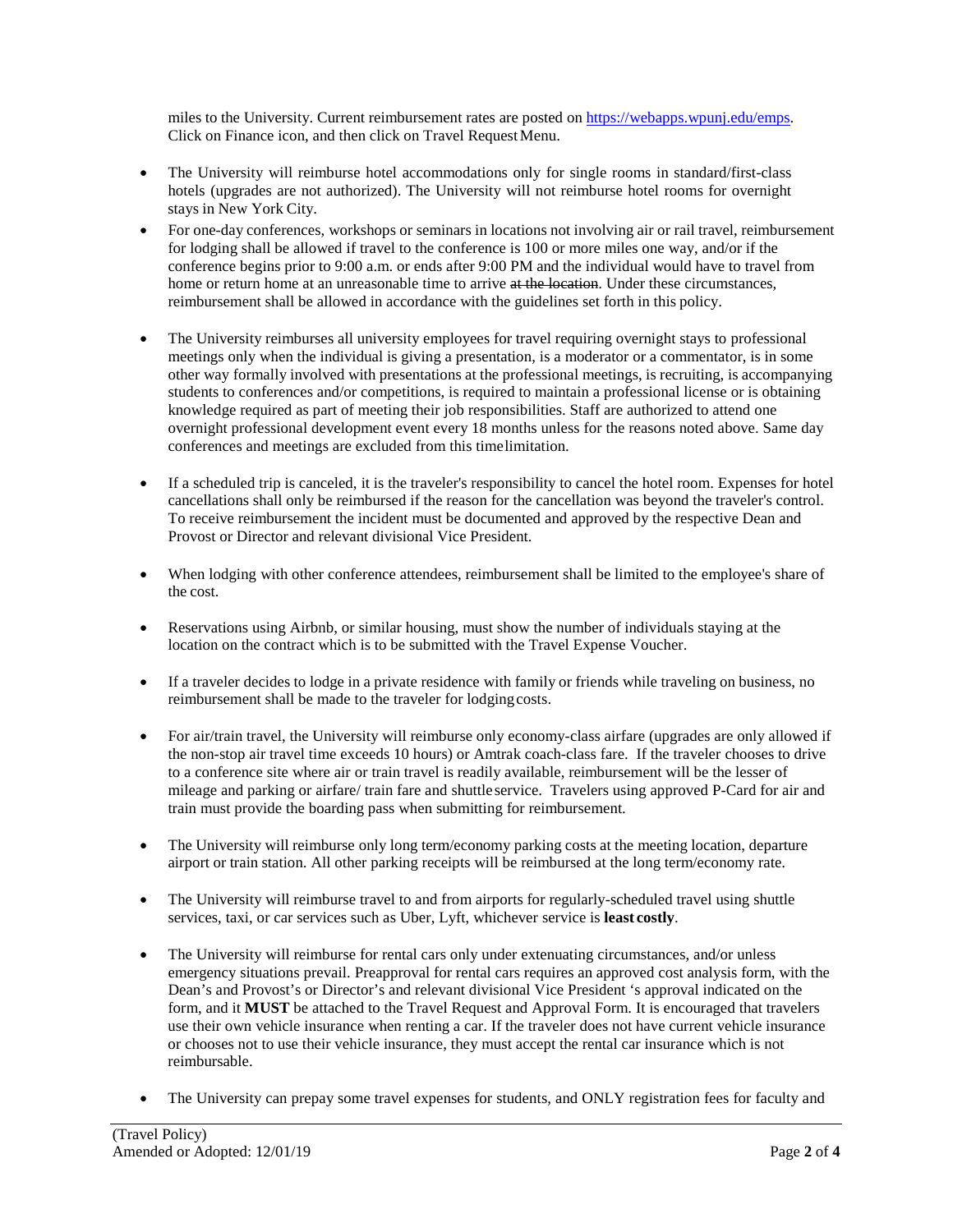staff**\*** Travel expenses are to submitted for reimbursement upon completion of the trip. A completed Travel Expense Voucher must include hotel receipts, transportation receipts, registrations receipts paid by the employee, and per-diem meal charges.

## *\*Note 1: If the P-Card is approved for travel:*

- *All charges prior to travel must have receipts attached to the Travel Request and Approval Form.*
- *All P-Card receipts obtained while traveling must be attached to the Travel Expense Voucher including the P-Card statement when submitting for reimbursement*
- *No meals are to be charged to the P-Card. All meals are to be reimbursed at the Federal Per Diem Rate.*

Expenses that **are not reimbursable** by the University include, but are not limited to:

- alcoholic beverages
- incidentals, e.g. individual cup of coffee, bottled water, soda, snacks, etc.
- laundry or dry cleaning
- excess baggage
- golf (and other recreation), health club or spafacilities
- lost/stolen cash or personal property
- meals included in the cost of airfare or registration fees
- All gratuities (included in incremental per diemrate)
- frequent flyer miles/or point system accumulation i.e., air/rail/hotel/credit card, etc.,
- repairs, towing service, oil changes, car washes, etc. for personalvehicles
- flight insurance
- minibar refreshments
- movies
- parking fines or traffic tickets
- shoeshine
- spouse/children/companion travel
- personal items
- room safe
- services or entertainment
- transportation (taxi fares, rental cars, etc.) to restaurants for meals
- babysitter
- telephone calls, cell phone and internet usage that are nonbusiness related
- NJ sales tax (NJ SALES TAX EXEMPT FORM may be obtained at [http://www.wpunj.edu/dotAsset/367636.pdf;](http://www.wpunj.edu/dotAsset/367636.pdf) depending on amount of purchase)
- tourist visa
- cancellation and flight change fees for non-business or non-emergency reasons
- passports

All travelers and all appropriate, subsequent level-up approvers must be familiar with the State of New Jersey Uniform Ethics Code for State Employees [\(http://www.wpunj.edu/dotAsset/288675.pdf\)](http://www.wpunj.edu/dotAsset/288675.pdf)) in particular Section IV Attendance at Events page. Each divisional Vice President will ensure all approved travel adheres to the Uniform Ethics Code and will request any additional actions if deemed necessary under those guidelines.

#### International Travel:

All policies will apply to international travel. Generally, travel is prohibited to countries listed on the U.S. Department of State's travel lis[t http://travel.state.gov/travel/travel\\_1744.html.](http://travel.state.gov/travel/travel_1744.html) It is the traveler's responsibility to obtain local currency. If required, the University will reimburse the cost of obtaining an entry visa. Expenses